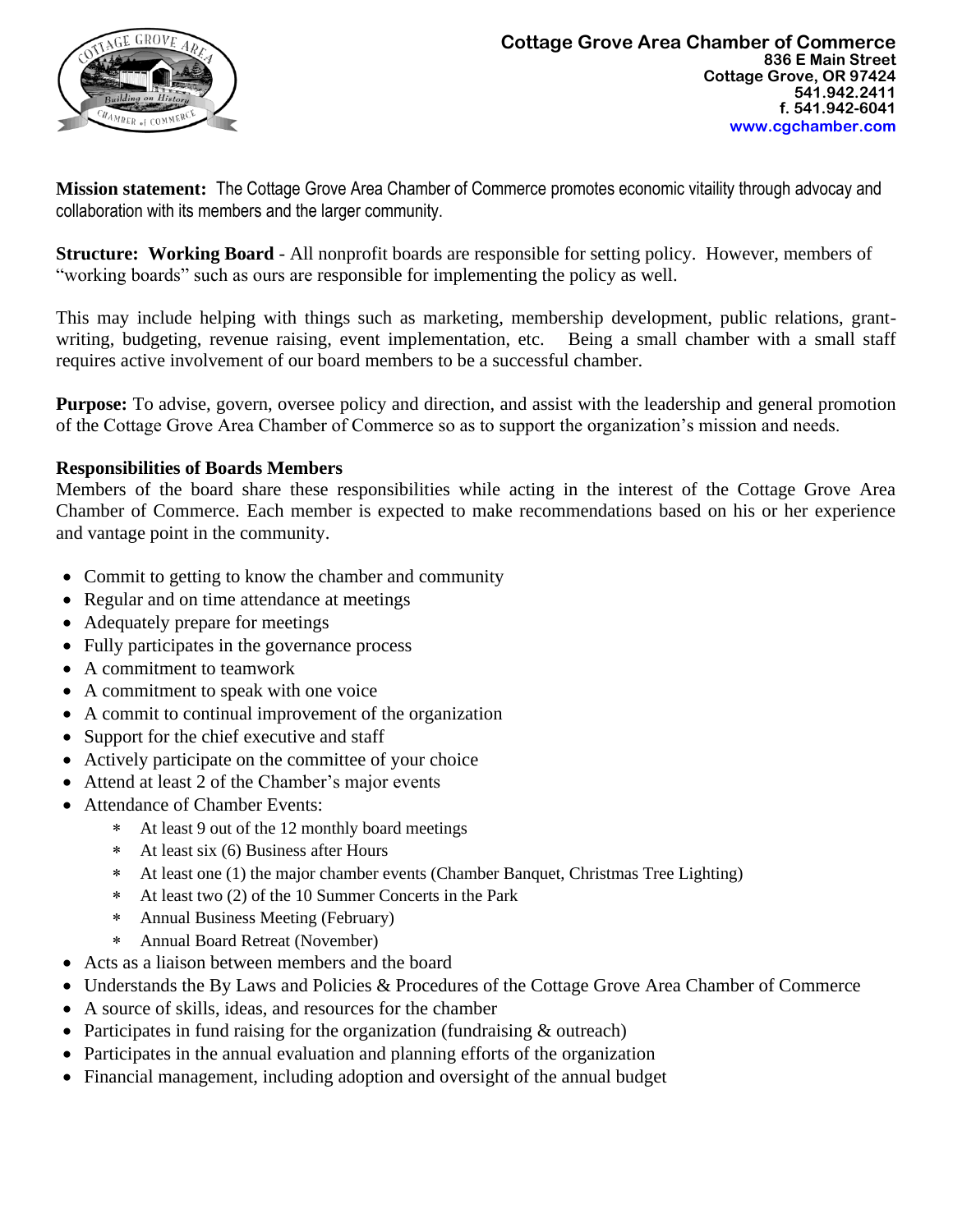# **Board Member Responsibilities as stated in Bylaws & Policies**

#### **By-Laws ARTICLE IV**

Composition of the Board: The government and policy-making responsibilities of the Chamber shall be vested in the Board of Directors, which shall control its property, be responsible for its finances, and direct its affairs.

Seating of New Directors: All newly-elected and appointed Board members shall be invited to attend all chamber meetings beginning with the November Board meeting and shall be participating members thereafter. Retiring directors shall continue to serve until the end of the program year.

All newly-elected and renewing Board members will be expected to attend the annual board planning retreat. The purpose of the retreat is to review current programs, set annual and long range goals for the Chamber.

Vacancies: A member of the Board of Directors who shall be absent from three (3) consecutive regular meetings of the Board of Directors shall be notified in writing by the president that they may be dropped from membership on the Board. After missing a third consecutive meeting the Board President shall send a letter to the Director notifying them of their status. Upon missing a fourth consecutive regular meeting of the Board of the Directors that Director shall be removed from the Board subject to an appeal that may be submitted to the Board President in writing.

Vacancies of the Board of Directors, or among the officers, shall be filled by appointment by the President with confirmation by the Board. The appointee shall complete the unexpired term of the director or officer that they are replacing.

Policy: The Board of Directors is responsible for establishing procedure and formulating policy of the organization. It is also responsible for adopting all policies of the organization. These policies shall be maintained in a policy manual, to be reviewed annually and revised as necessary.

Management: The Board of Directors shall employ an Executive Director and shall fix the salary and benefits. Annually near the anniversary date of hiring, the Executive Committee will perform a performance, salary, and benefits review with the Executive Director.

## **Policies**

Attendance: The Chamber By-laws state that any director may be removed from the Board or Executive Committee for failure to attend meetings. Specifically, a director may not have three (3) absences in a 12 month period. It is important, therefore, for attendance at regularly scheduled Board or Executive meetings to be recorded. Minutes must include the following: "Directors Present", and "Directors Absent".

Responsibilities: Board members shall attend Business after Hours, Chamber Sponsored Forums and Annual Dinner.

Board members shall be Chamber members in good standing. Any Board member not current with membership dues (dues must be paid within the prescribed billing period) shall be subject to removal from office.

Board members shall openly encourage and support Chamber projects, special events and fundraisers.